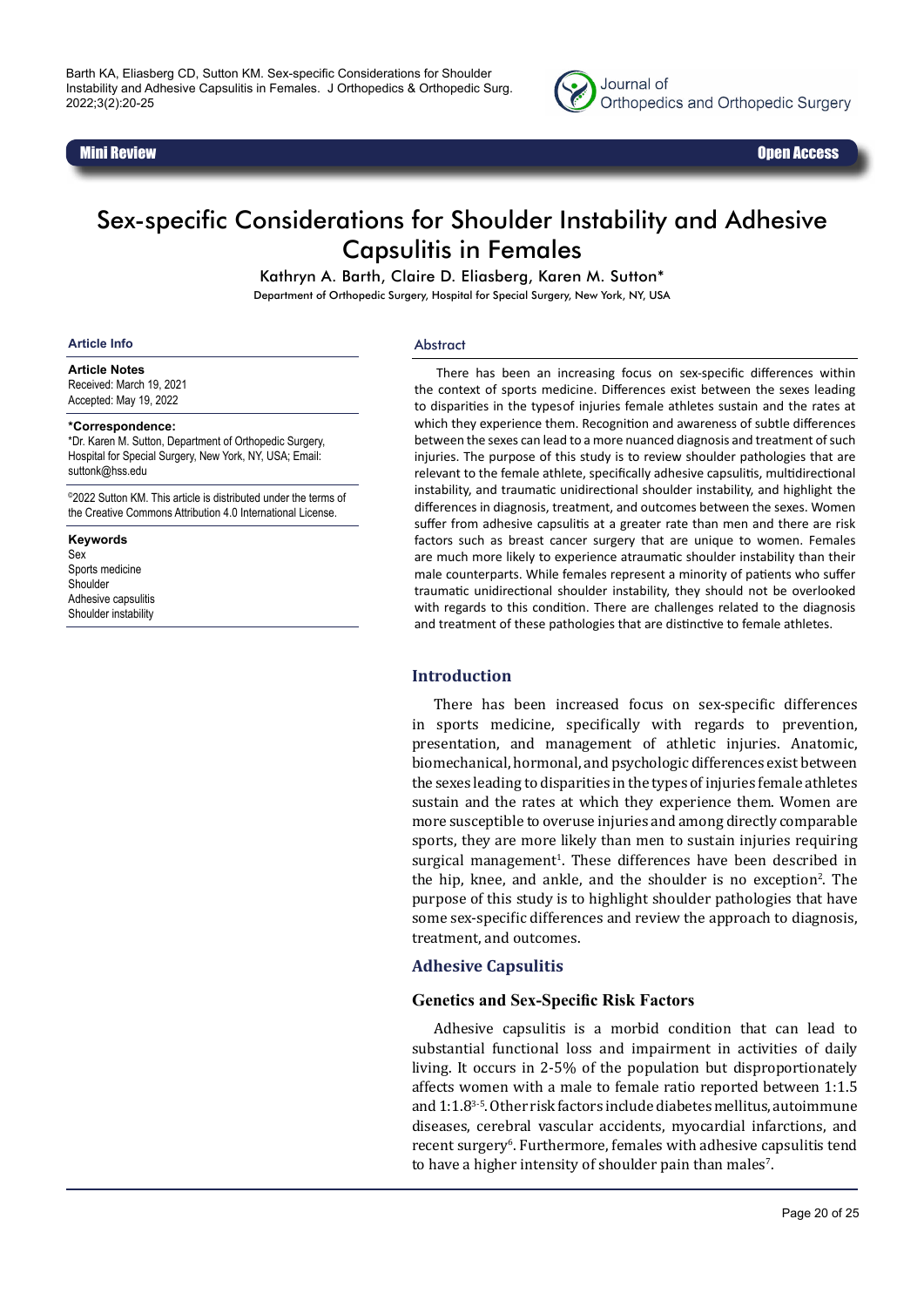In addition to a female predominance, there appears to be a genetic link to adhesive capsulitis. A study of 1,828 female twin pairs demonstrated the hereditability of adhesive capsulitis to be 42%, while another study found the relative risk for adhesive capsulitis among those with a first degree relative with condition to be  $4:1^{3,4,8,9}$ . Having a first- or seconddegree relatives from the British Isles is also a risk factor for adhesive capsulitis, further suggesting a genetic  $link<sup>3</sup>$ . Moreover, studies show higher rates of HLA B27 positivity in patients with adhesive capsulitis compared to controls. HLA B27 is thought to trigger an inflammatory response, which may be contributing to the pathogenesis of adhesive capsulitis<sup>8</sup>. A better understanding of these genetic links can guide future research on targeted non-operative treatments.

Shoulder surgery is a well-established risk factor for the development of adhesive capsulitis $10,11$ . Specifically, breast cancer surgery is a risk factor unique to women, and survivors have a high rate of shoulder and upper extremity morbidity<sup>12</sup>. In a prospective study by Yang et al. of 271 women who underwent surgery for breast cancer, 10.3% and 7.7% had cumulative or current adhesive capsulitis, respectively, in the 13 to 18 month follow up period $13$ . Another study found the prevalence of adhesive capsulitis to be 22% in the five years following breast cancer surgery. Mastectomy incurs additional risk compared to breast conserving surgery14. Subsequent reconstruction following mastectomy further increased the risk of developing adhesive capsulitis<sup>13,14</sup>. Given the high prevalence of adhesive capsulitis in this patient population, physicians should be vigilant and offer timely diagnosis and treatment.

## **Natural History and Management**

The stages of adhesive capsulitis, originally proposed by Nevaisar et al. and further adapted by Redler et al. correlate arthroscopic pathology with clinical symptoms6,15. The three clinical stages progress from pain (Stage 1) to pain and stiffness (Stage 2) to primarily stiffness (Stage 3), and can help guide management. Adhesive capsulitis is often selflimited; however, a substantial portion of patients have some restriction of range of motion (ROM) at long term follow up<sup>4,16</sup>.

Nonoperative management consists of physical therapy, NSAIDs, oral corticosteroids, and intra-articular injections. Physical therapy has an unclear effect on long term disease course, and there is insufficient evidence favoring one form of physical therapy technique<sup>6,17</sup>. Anti- inflammatory medications may provide pain relief for clinical Stage 1 and 2 disease, but have not been shown to alter the disease  $course<sup>15,17</sup>$ . Hydrodilation, which involves the progressive dilation of the shoulder capsule, can be utilized, but there is conflicting evidence as to whether this provides additional benefit<sup>17</sup>. While capsular distention and steroid injections are effective conservative treatments, female sex is a negative modifier of effectiveness<sup>18</sup>.

Operative management is considered when nonoperative treatment fails after a period of six months. Operative treatments include manipulation under anesthesia (MUA) and arthroscopic capsular release. These interventions can provide more rapid improvements in pain and ROM, but have not been shown to offer superior functional final outcomes<sup>17,19,20</sup>. In their retrospective study of predictors of surgery of adhesive capsulitis, Kingston et al. found that younger, white, and workers' compensation patients were more likely to receive surgery. Sex, however, was not a predictor of surgical management<sup>21</sup>.

## **Multidirectional Instability**

## **Hyperlaxity and Shoulder Instability**

The diagnosis of multidirectional instability (MDI) in female athletes presents unique diagnostic and treatment challenges. MDI is differentiated from unidirectional instability by global laxity of the shoulder leading subluxation or dislocation inferiorly and in at least one other direction, anteriorly or posteriorly<sup>22</sup>. Females, often present with an atraumatic onset of symptoms, making the diagnosis more challenging23,24. Symptoms consist of shoulder fatigue, achiness, looseness and/or slipping, as well as transient sensory symptoms, often in the setting of shoulder hyperlaxity<sup>22,24</sup>. Hyperlaxity, however, is not necessarily pathologic; hyperlaxity must be symptomatic to be considered instability.

Female sex is correlated with both generalized and shoulder hyperlaxity. In their evaluation of 178 high school and collegiate athletes, McFarland et al. found a significantly higher rate of posterior and inferior shoulder laxity in females $25$ . Borsa et al. assessed shoulder motion in normal, healthy adults using an arthrometer and found more anterior joint laxity in female shoulders<sup>26</sup>. Both authors also noted more generalized joint hypermobility in female patients<sup>25,26</sup>.

## **Sex Considerations in Diagnosis and Management**

Female athletes may be especially susceptible to MDI, as they tend to favor sports requiring significant flexibility due to their baseline predisposition to joint hyperlaxity. Such sports include gymnastics, swimming, diving, and overhead throwing sports, which place repetitive stress on the shoulder. This repeated microtrauma can eventually lead to symptomatic laxity<sup>27</sup>.

Sex differences in the anatomy and biomechanics of the shoulder may contribute to the pathogenesis of certain shoulder conditions. Bonilla et al. found that male rat supraspinatus tendons exhibited a decreased dynamic modulus compared with female rat tendons, partially explaining the increased rate of acute rotator cuff tendon ruptures seen in young males compared with young females<sup>28</sup>. They also noted changes in the mechanical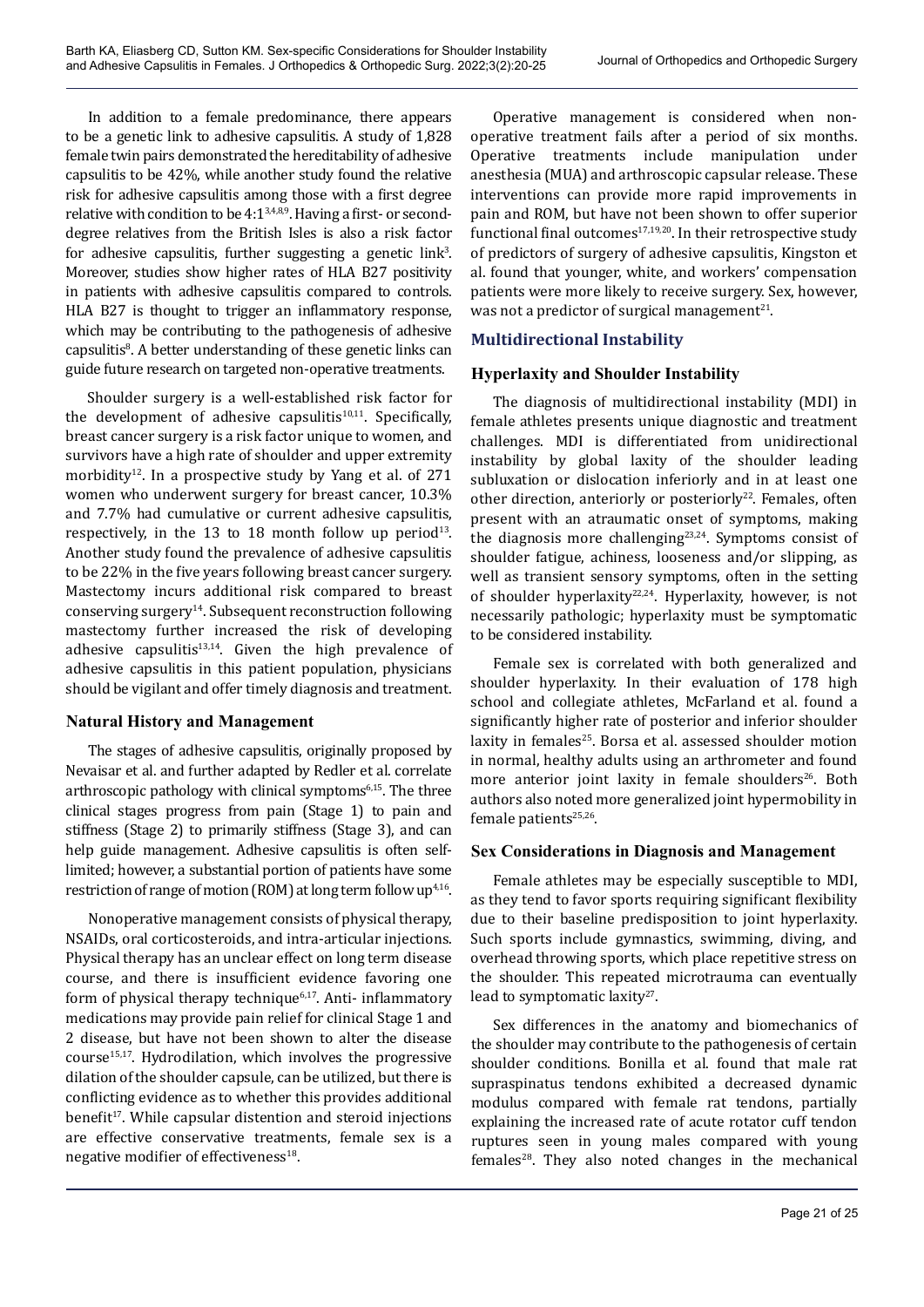properties of rat tendons following estrogen withdrawal, suggesting a role of sex hormones in the pathogenesis of chronic supraspinatus tears in postmenopausal women<sup>28</sup>. In MDI, the sex differences in the pathophysiology are more likely related to the higher prevalence of hyperlaxity in female patients. Voyvhevk et al. found no difference in the composition of the shoulder capsule in males and females29. Kronberg et al., however, compared EMG activity of the shoulder stabilization musculature in patients with hyperlaxity with normal controls and found altered muscle activity in patients with hyperlaxity<sup>30</sup>.

Nonoperative treatment consists primarily of physical therapy aimed at strengthening dynamic shoulder stabilizers and targeting the direction of instability. Sex differences in shoulder biomechanics may contribute to response to physical therapy. The muscles acting out of phase or with increased activity in female patients with hyperlaxity are a target for physical therapy to restore normal mechanics<sup>30</sup>. Moreover, studies have demonstrated sex differences in the fatigue response of shoulder musculature, as females must work at higher intensities to generate similar workloads to men<sup>31,32</sup>. Physical therapy can yield satisfactory results, especially in the young, female population with hypermobility who will experience a decrease in instability symptoms as they age $24,27,33,34$ .

In patients who fail conservative treatments, operative interventions are aimed at reducing capsular laxity while avoiding overtightening the joint. Surgical techniques include open capsular shift or arthroscopic capsulorrhaphy with concurrent treatment of any bony or soft tissue pathology<sup>22,27</sup>. Patients with significant anterior glenoid rim defects should be treated with an osteotomy and transfer of the coracoid process<sup>27,35,36</sup>. Female patients are more

likely to require additional intraoperative rotator interval closure during pancapsular capsulorrhapy.

Despite this additional procedure, they are more likely to experience postoperative subluxations and have lower functional outcome scores, highlighting the challenge of treating this patient population<sup>23</sup>. Patients often have a postoperative reduction in shoulder ROM, which is an important consideration in the female athlete who relies on flexibility for success in her sport $27$ . Preoperative counseling regarding the potential effect on athletic performance is encouraged.

## **Unidirectional Shoulder Instability**

## **Disparities in Prevalence**

While MDI is discussed in depth in the context of the female athlete, less attention has been paid to the sex-specific differences in traumatic anterior shoulder instability. Studies have demonstrated that the incidence of shoulder dislocation is 2 to 3 times higher in males than females. The majority of the literature reporting risk of recurrence for traumatic shoulder instability, as well as the outcomes following surgical intervention, are focused on male collision athletes – the cohort at highest risk for recurrence<sup>37-39</sup>. However, there are a number of female patients who suffer from traumatic anterior shoulder dislocations and recurrent instability<sup>40</sup>.

Leroux et al. studied all patients who underwent closed reduction between 2002 and 2010 for a first-time anterior glenohumeral dislocation<sup>40</sup>. While the authors found that young male patients had the highest incidence of primary anterior shoulder dislocation, females constituted over a quarter of the cohort  $(25.7\%)^{40}$ . When broken by age group (Figure 1),



Figure 1: Distribution of male and female cohort patients by age. The Y-axis depicts the percentage of patients, and the X-axis depicts age by year. As per legend, blue bars represent male patients, and red bars represent female patients.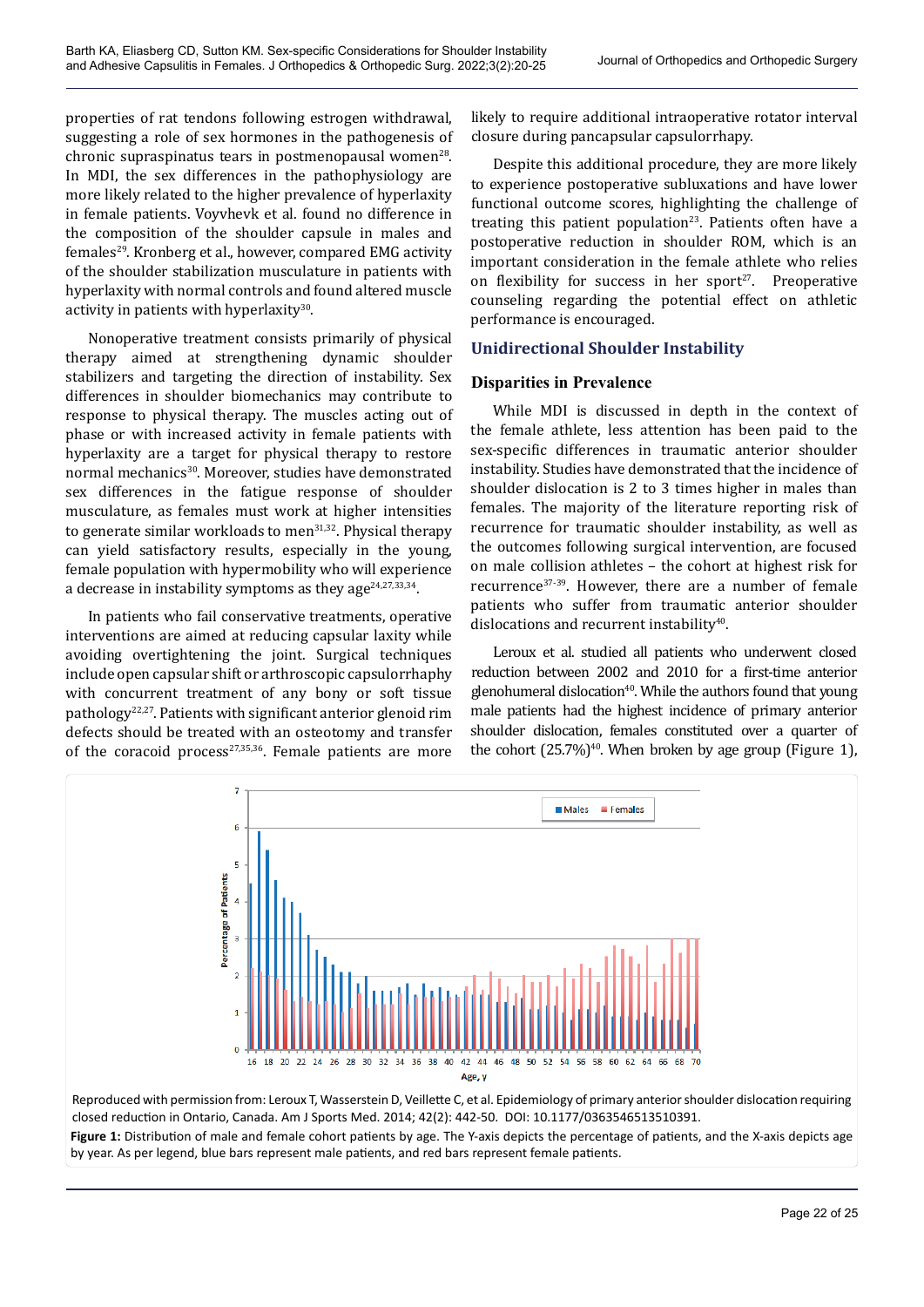older females between the ages of 41 and 70 years old were at higher risk for requiring closed reduction than similarly aged males<sup>40</sup>. While this study confirms that young male patients have higher rates of primary and recurrent anterior shoulder dislocation than females, there are still a substantial number of female patients who sustain traumatic shoulder dislocations. Further research is necessary to determine optimal treatment for these patients.

## **Sex Considerations in Operative Management**

Treatment options for traumatic anterior shoulder instability include nonoperative management, arthroscopic or open Bankart repair, and Latarjet and Bristow procedures in the setting of significant glenoid bone loss. There may be sex-specific differences to consider when making these management decisions. Ljungquist et al. performed a cadaveric study examining male and female shoulder anatomy. They found that the absolute size of the glenoid (both width and length) was smaller in females than males and that the ratio of coracoid thickness to glenoid width was larger in male than in female specimens (Table  $1$ )<sup>41</sup>. This provides interesting data about sex-specific differences in shoulder anatomy, assisting surgeons with preoperative planning.

Few studies have compared sex-specific differences in outcomes following surgical intervention for traumatic anterior shoulder instability, but female patients may have poorer outcomes following Bristow and Latarjet procedures. Hovelius et al. found that female patients undergoing Bankart repair or Bristow-Latarjet procedures had significantly worse DASH scores than male patients. There was also a trend toward worse outcomes in females with regard to WOSI, SSV, and SASF scores despite similar rates of recurrences<sup>42</sup>. Du Plessis et al. examined 29 female patients who had undergone a modified Latarjet procedure with at least one year of follow-up and reported a 13.8% reoperation rate with only 37.5% of these patients returning to sport<sup>43</sup>. While this study included patients who underwent the Latarjet procedure at a wide variety

of ages (mean: 37.2 years, range: 20-66 years) and had other comorbidities (3 patients with epilepsy, 2 patients with alcohol abuse issues), the high complication rate and low rate of return to sport in this population is concerning. Given the paucity of literature available about traumatic anterior shoulder instability in the female athlete, additional studies are needed to better define risk factors and surgical outcomes in this population.

## **Conclusion**

Adhesive capsulitis, multidirectional instability, and traumatic unidirectional shoulder instability are all important conditions to discuss in the context of female shoulder pathology. Women are more likely to get adhesive capsulitis than men, and it is an important cause of functional loss and impairment in middle-aged female populations. Females are much more likely to experience atraumatic shoulder instability than their male counterparts, likely due to higher rates of ligamentous laxity. Female athletes with atraumatic MDI can be challenging to diagnose and manage. Most studies that discuss traumatic anterior shoulder instability focus on the male cohort; however, women have been shown to have poorer surgical outcomes. Further research is needed to better understand and address this disparity.

## **Acknowledgement**

No research grants or significant financial support were utilized for this study.

## **Conflict of Interest**

The authors declare that neither they, their immediate families, nor any research foundation with which they are affiliated received any financial payments or other benefits from any commercial entity related to the subject of this article.

## **References**

1. Frank RM, Romeo AA, Bush-Joseph CA, et al. Injuries to the Female Athlete in 2017: Part I: General Considerations, Concussions, Stress Fractures, and the Female Athlete Triad. JBJS Rev. 2017; 5(10): e4. doi:10.2106/JBJS.RVW.17.00017

|                                  | Male specimens (mm) | Female specimens (mm) | $P$ value |
|----------------------------------|---------------------|-----------------------|-----------|
| Glenoid                          |                     |                       |           |
| Width (mm)                       | $27.5 \pm 1.9$      | $23.1 \pm 1.5$        | .0001     |
| Length (mm)                      | $37.7 \pm 2.0$      | $32.6 + 1.1$          | .0001     |
| Width/length                     | $73.0\% \pm 4.7\%$  | $70.8\% \pm 3.3\%$    | .0001     |
| Coracoid                         |                     |                       |           |
| Thickness (mm)                   | $9.7 \pm 1.00$      | $7.9 \pm 0.9$         | .0001     |
| Length (mm)                      | $23.1 \pm 2.3$      | $18.5 \pm 1.6$        | .0001     |
| Thickness/length                 | $42.3\% \pm 4.6\%$  | $43.3\% \pm 5.7\%$    | .1736     |
| Coracoid thickness/glenoid width | $35.4\% \pm 1.1\%$  | $34.4\% \pm 3.2\%$    | .0386     |

**Table 1:** Bony anatomy of glenoid and coracoid reported by sex.

Reproduced with permission from: Ljungquist KL, Butler RB, Griesser MJ, et al. Prediction of coracoid thickness using a glenoid width-based model: implications for bone reconstruction procedures in chronic anterior shoulder instability. J Shoulder Elbow Surg. 2012; 21(6): 815-21. DOI: 10.1016/j.jse.2011.10.006.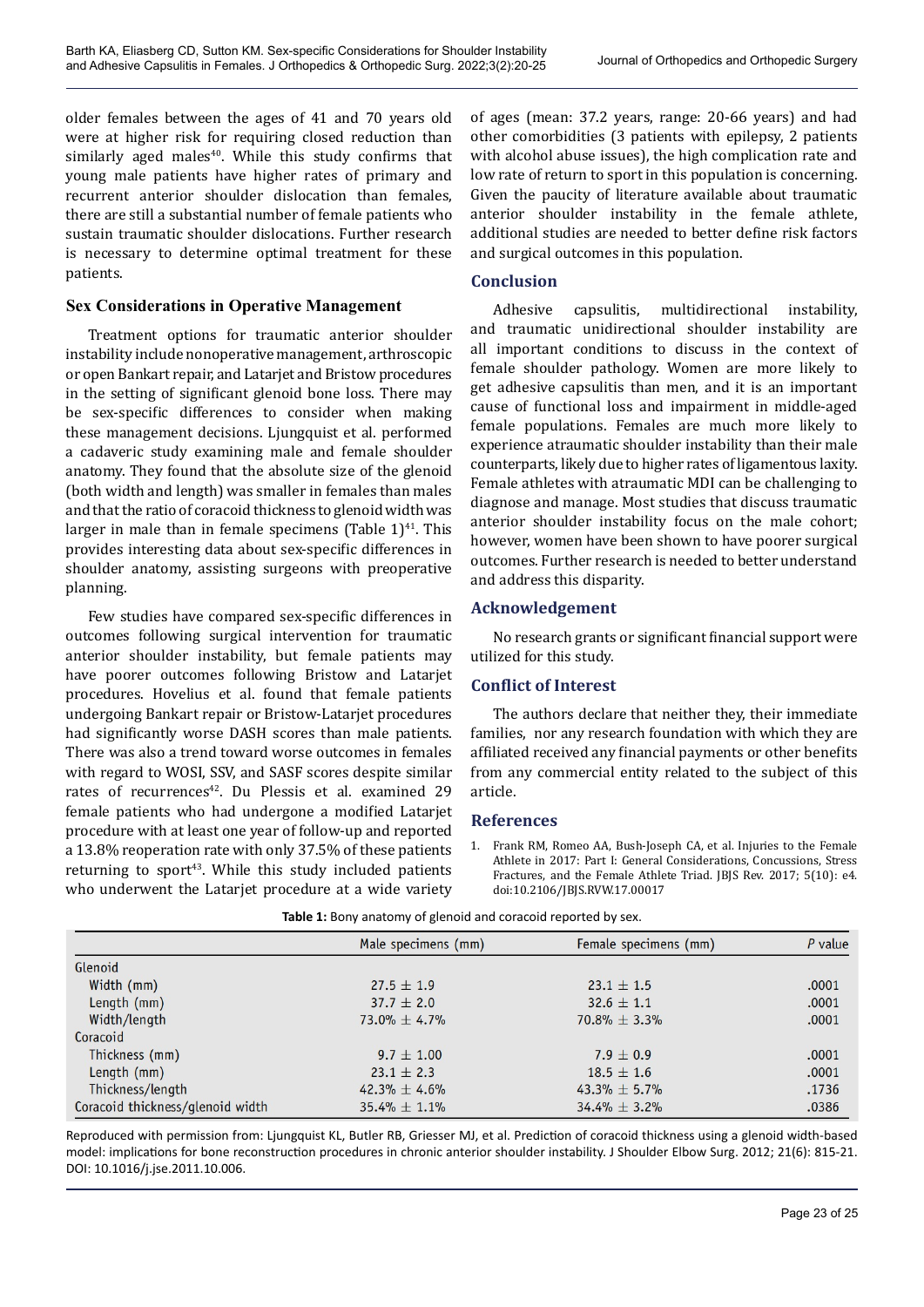- 2. Frank RM, Romeo AA, Bush-Joseph CA, et al. Injuries to the Female Athlete in 2017: Part II: Upper and Lower-Extremity Injuries. JBJS Rev. 2017; 5(10): e5. doi:10.2106/JBJS.RVW.17.00031
- 3. Wang K, Ho V, Hunter-Smith DJ, et al. Risk factors in idiopathic adhesive capsulitis: a case control study. J Shoulder Elbow Surg. 2013; 22(7): e24-29. doi:10.1016/j.jse.2012.10.049
- 4. Hand G, Carr A. Natural history and genetics of frozen shoulder a 1–20 year follow up of 273 patients. Orthopaedic Proceedings. 2005; 87-B(SUPP\_II): 161-161. doi:10.1302/0301- 620X.87BSUPP\_ II.0870161c
- 5. Bulgen DY, Hazleman BL, Voak D. HLA-B27 and frozen shoulder. Lancet. 1976; 1(7968): 1042-1044. doi:10.1016/s0140-6736(76)92219-4
- 6. Neviaser AS, Hannafin JA. Adhesive capsulitis: a review of current treatment. Am J Sports Med. 2010; 38(11): 2346-2356. doi:10.1177/0363546509348048
- 7. Candela V, Giannicola G, Passaretti D, et al. Adhesive capsulitis of the shoulder: pain intensity and distribution. Musculoskelet Surg. 2017; 101(Suppl 2): 153-158. doi:10.1007/s12306-017-0488-6
- 8. Prodromidis AD, Charalambous CP. Is There a Genetic Predisposition to Frozen Shoulder? : A Systematic Review and Meta-Analysis. JBJS Rev. 2016; 4(2): e4. doi:10.2106/JBJS.RVW.O.00007
- Hakim AJ, Cherkas LF, Spector TD, et al. Genetic associations between frozen shoulder and tennis elbow: a female twin study. Rheumatology (Oxford). 2003; 42(6): 739- 742. doi:10.1093/rheumatology/keg159
- 10. Koorevaar RCT, Van't Riet E, Ipskamp M, et al. Incidence and prognostic factors for postoperative frozen shoulder after shoulder surgery: a prospective cohort study. Arch Orthop Trauma Surg. 2017; 137(3): 293-301. doi:10.1007/s00402-016-2589-3
- 11. Bailie DS, Llinas PJ, Ellenbecker TS. Cementless humeral resurfacing arthroplasty in active patients less than fifty-five years of age. J Bone Joint Surg Am. 2008; 90(1): 110-117. doi:10.2106/JBJS.F.01552
- 12. Yang EJ, Park WB, Seo KS, et al. Longitudinal change of treatmentrelated upper limb dysfunction and its impact on late dysfunction in breast cancer survivors: a prospective cohort study. J Surg Oncol. 2010; 101(1): 84-91. doi:10.1002/jso.21435
- 13. Yang S, Park DH, Ahn SH, et al. Prevalence and risk factors of adhesive capsulitis of the shoulder after breast cancer treatment. Support Care Cancer. 2017; 25(4): 1317-1322. doi:10.1007/s00520-016-3532-4
- 14. Wong CJ, Tay MRJ, Aw HZ. Prevalence and Risk Factors of Adhesive Capsulitis in Asian Breast Cancer Patients Undergoing an Outpatient Community Cancer Rehabilitation Program. Arch Phys Med Rehabil. 2021; 102(5): 843-848. doi:10.1016/j.apmr.2020.10.105
- 15. Redler LH, Dennis ER. Treatment of Adhesive Capsulitis of the Shoulder. J Am Acad Orthop Surg. 2019; 27(12): e544-e554. doi:10.5435/JAAOS-D-17-00606
- 16. Clarke GR, Willis LA, Fish WW, et al. Preliminary studies in measuring range of motion in normal and painful stiff shoulders. Rheumatol Rehabil. 1975; 14(1): 39-46. doi:10.1093/rheumatology/14.1.39
- 17. Yip M, Francis AM, Roberts T, et al. Treatment of Adhesive Capsulitis of the Shoulder: A Critical Analysis Review. JBJS Rev. 2018; 6(6): e5. doi:10.2106/JBJS.RVW.17.00165
- 18. Zhang J, Zhong S, Tan T, et al. Comparative Efficacy and Patient-Specific Moderating Factors of Nonsurgical Treatment Strategies for Frozen Shoulder: An Updated Systematic Review and Network Meta-analysis. Am J Sports Med. 2021; 49(6): 1669-1679. doi:10.1177/0363546520956293
- 19. De Carli A, Vadalà A, Perugia D, et al. Shoulder adhesive capsulitis: manipulation and arthroscopic arthrolysis or intra-articular steroid injections? Int Orthop. 2012; 36(1): 101- 106. doi:10.1007/s00264- 011-1330-7
- 20. Rangan A, Brealey SD, Keding A, et al. Management of adults with primary frozen shoulder in secondary care (UK FROST): a multicentre, pragmatic, three-arm, superiority randomised clinical trial. Lancet. 2020; 396(10256): 977-989. doi:10.1016/S0140- 6736(20)31965-6
- 21. Kingston K, Curry EJ, Galvin JW, et al. Shoulder adhesive capsulitis: epidemiology and predictors of surgery. J Shoulder Elbow Surg. 2018; 27(8): 1437-1443. doi:10.1016/j.jse.2018.04.004
- 22. Cody E, Strickland S. Multidirectional Instability in the Female Athlete. Operative Techniques in Sports Medicine. 2014; (22): 34-43. doi:10.1053/j.otsm.2014.02.003
- 23. Raynor MB, Horan MP, Greenspoon JA, et al. Outcomes After Arthroscopic Pancapsular Capsulorrhaphy With Suture Anchors for the Treatment of Multidirectional Glenohumeral Instability in Athletes. Am J Sports Med. 2016; 44(12): 3188- 3197. doi:10.1177/0363546516659644
- 24. Brown GA, Tan JL, Kirkley A. The lax shoulder in females. Issues, answers, but many more questions. Clin Orthop Relat Res. 2000; (372): 110-122.
- 25. McFarland EG, Campbell G, McDowell J. Posterior shoulder laxity in asymptomatic athletes. Am J Sports Med. 1996; 24(4): 468-471. doi:10.1177/036354659602400410
- 26. Borsa PA, Sauers EL, Herling DE. Patterns of glenohumeral joint laxity and stiffness in healthy men and women. Med Sci Sports Exerc. 2000; 32(10): 1685-1690. doi:10.1097/00005768-200010000-00004
- 27. Johnson SM, Robinson CM. Shoulder instability in patients with joint hyperlaxity. J Bone Joint Surg Am. 2010; 92(6): 1545-1557. doi:10.2106/JBJS.H.00078
- 28. Bonilla KA, Pardes AM, Freedman BR, et al. Supraspinatus Tendons Have Different Mechanical Properties Across Sex. J Biomech Eng. 2019; 141(1): 0110021- 0110028. doi:10.1115/1.4041321
- 29. Voycheck CA, Rainis EJ, McMahon PJ, et al. Effects of region and sex on the mechanical properties of the glenohumeral capsule during uniaxial extension. J Appl Physiol (1985). 2010; 108(6): 1711-1718. doi:10.1152/japplphysiol.01175.2009
- 30. Kronberg M, Broström LA, Németh G. Differences in shoulder muscle activity between patients with generalized joint laxity and normal controls. Clin Orthop Relat Res. 1991; (269): 181-192.
- 31. Bouffard J, Yang C, Begon M, et al. Sex differences in kinematic adaptations to muscle fatigue induced by repetitive upper limb movements. Biol Sex Differ. 2018; 9(1): 17. doi:10.1186/s13293-018- 0175-9
- 32. Slopecki M, Messing K, Côté JN. Is sex a proxy for mechanical variables during an upper limb repetitive movement task? An investigation of the effects of sex and of anthropometric load on muscle fatigue. Biol Sex Differ. 2020; 11(1): 60. doi:10.1186/s13293-020-00336-1
- 33. Beasley L, Faryniarz DA, Hannafin JA. Multidirectional instability of the shoulder in the female athlete. Clin Sports Med. 2000; 19(2): 331- 349. doi:10.1016/s0278- 5919(05)70207-6
- 34. Wright RW, Matava M. Treatment of multidirectional shoulder instability in the athlete. Operative Techniques in Sports Medicine. 2002; 10(1): 33-39. doi:10.1053/otsm.2002.29285
- 35. Balg F, Boileau P. The instability severity index score. A simple preoperative score to select patients for arthroscopic or open shoulder stabilisation. J Bone Joint Surg Br. 2007; 89(11): 1470-1477. doi:10.1302/0301-620X.89B11.18962
- 36. Burkhart SS, De Beer JF, Barth JRH, et al. Results of modified Latarjet reconstruction in patients with anteroinferior instability and significant bone loss. Arthroscopy. 2007; 23(10): 1033-1041. doi:10.1016/j.arthro.2007.08.009
- 37. Hovelius L. Incidence of shoulder dislocation in Sweden. Clin Orthop Relat Res. 1982; (166): 127-131.